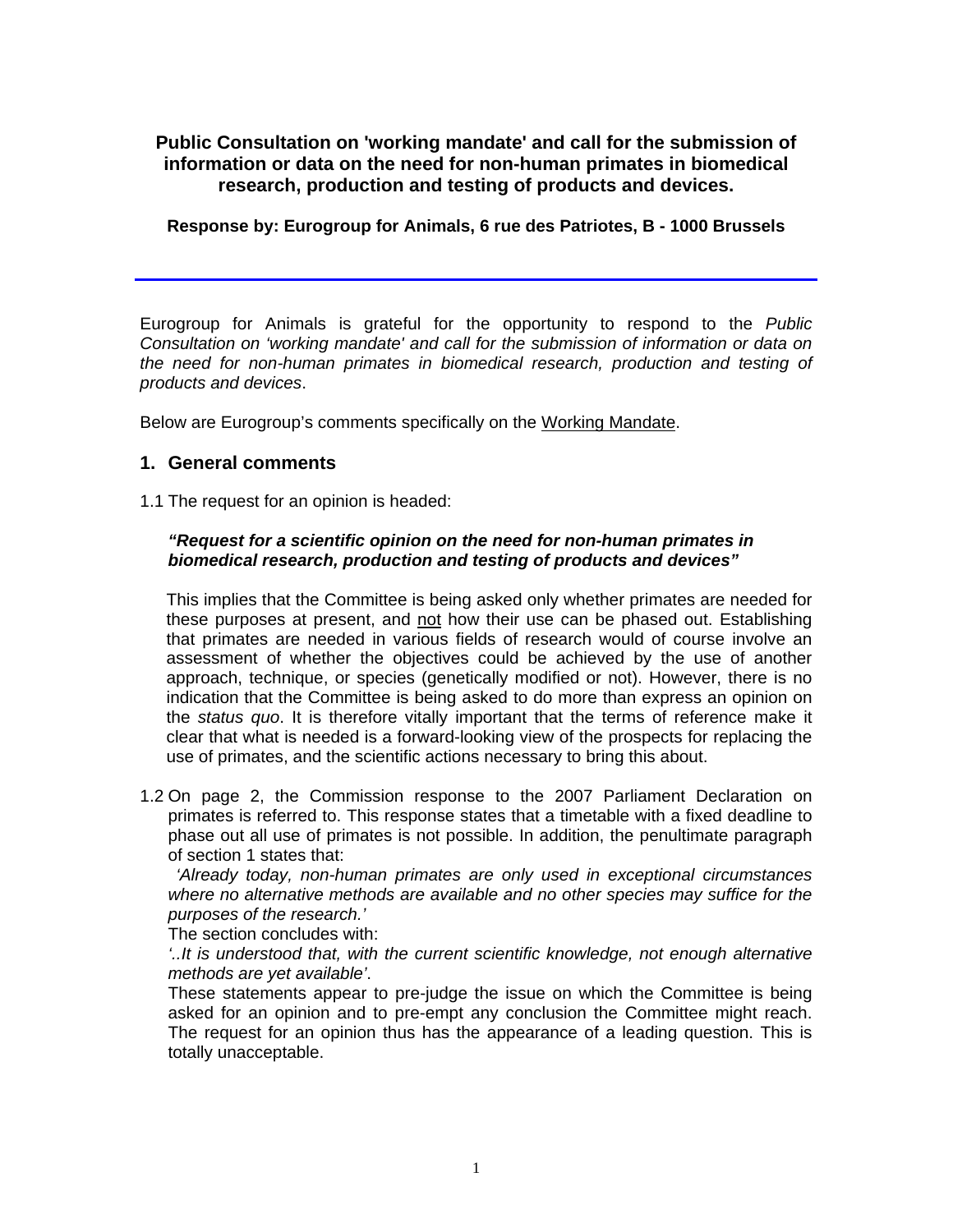- 1.3 In our opinion, the Committee should be invited to take a more forward-looking and creative approach to identifying ways in which a phase-out might be achieved, and how this could be facilitated. Any Terms of Reference should guide the Committee towards:
	- a) a more critical assessment of the objectives of research and testing involving primate use,
	- b) the reasons why it may be considered that these objectives cannot currently be achieved by any other means,
	- c) what would be needed (in terms of more detailed consideration of the problem, laboratory research, technical development, and strategic thinking) to make a phase-out of primate use possible.

## **2 Specific comments on Terms of Reference as currently defined**

## **2.1 Terms of Reference, Point 1**

The first item of the Terms of Reference should refer to current and foreseeable uses of primates, and an opinion on the need for primate use in each case (as implied in the title of the request for an opinion).

Surveys of current primate use, and assessments of the need to use primates, have been published quite recently, e.g. by the SSC in 2002, and the UK Weatherall Committee in December 2006, as quoted in the Mandate. It is doubtful whether another survey and opinion would be of any great value unless it (a) places more emphasis on likely future uses of primates, (b) examines in more depth the precise purpose of the current and possible future uses of primates, and (c) critically assesses the scientific reasons put forward in each case to support the contention that no other species or method can be used. None of these points is made in the current Terms of Reference.

### **2.2 Terms of Reference, Points 2 and 3**

It is not clear what is meant by 'currently available possibilities' for replacement in Point 2. This might refer to available methods which could be used now (although according to the 'Background' information alternatives are always used where possible), or it might include the possible future use of new technologies. However, Point 3 concerns 'Scientific outlook', and so we conclude that Points 2 and 3 are intended to make a distinction between methods which are currently available and those which might be developed in future.

In our opinion, this distinction is not helpful. It would be more useful to combine these two points by asking the Committee to consider how the scientific objectives of the research and testing applications identified in Point 1 might be achieved without the use of primates, i.e. what alternative approaches or methods can be envisaged, and what are the scientific barriers to developing these approaches.

The preconception that each type of primate experiment must necessarily be replaced by an alternative method should be avoided. Scientific strategies are not necessarily tied to individual and specific test methods, test subjects or steps in a scientific enquiry. Objectives might be reached by a complete change of approach.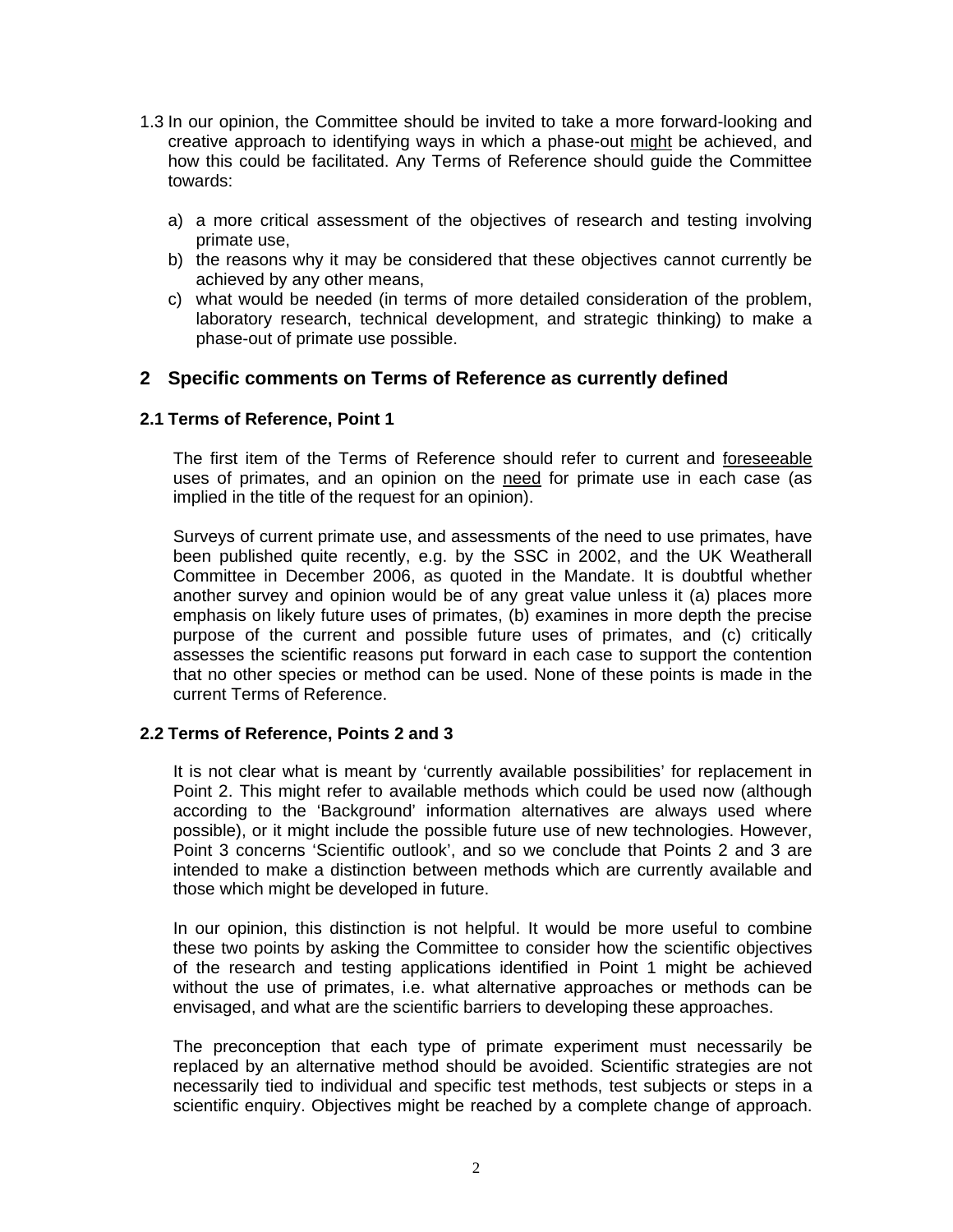What is needed is more creative and imaginative thinking about research strategies, not just an attempt to continue in the same way, with individual procedures replaced one at a time.

To establish a timetable for phasing out specific uses of primates, it will be necessary to identify possible approaches, the scientific barriers to their implementation, and the current status of knowledge or technical capabilities necessary to support them. Only then can an assessment be made of the time required to bring them into operation. To expect this assessment to be made in a few months is inviting a very general and pessimistic view of the prospects for replacement, exactly as adopted by the Commission in its response to the Parliament Declaration. One option available to the Committee should be to suggest a process or strategy for the thorough investigation of these issues.

## **2.3 Terms of Reference, Point 4**

We support the 3Rs principle and normally welcome discussion of all three Rs in relation to the use of animals. However, the discussion of some aspects of reduction (such as statistical design of studies), and certainly the inclusion of refinement, seems to have little relevance to an opinion on the need for primate use, or on the prospects for phasing out their use. Given that the Committee has been asked specifically to focus on the need, our concern is that inclusion of this point is at best a distraction from the main remit of the Committee, and at worst a means of expressing commitment to animal welfare without tackling the central issue of scientific need. We suggest that this point is deleted.

### **2.4 Terms of Reference, Point 5**

Identification of research areas requiring investment should follow logically from the assessment in the second/ third point above (para 2.2). We have no difficulty with this point, subject to the reservation about including refinement as noted under Point 4.

### **2.5 Terms of Reference, Point 6**

By obliging the Committee to consider the consequences of a hypothetical ban, this point in the Terms of Reference appears to invite bias in favour of the continued use of primates.

A 'ban' on the use of primates is not mentioned previously in the document, or in the Parliament Declaration. Phasing-out does not necessarily imply a ban, and certainly not an immediate or blanket ban. Even if the words 'with a fixed deadline' are added, and this is taken to mean a ban, it gives no indication of when the deadline would be. There seems to be no scientific purpose, although there may be a political one, in considering the consequences of a scenario that has not been suggested.

We have criticised the report of the Weatherall Committee for confusing scientific need with societal need. In making a judgement on whether the use of primates is necessary and indispensible for achieving a particular scientific objective, the importance of the objective in terms of human health and safety is not relevant.